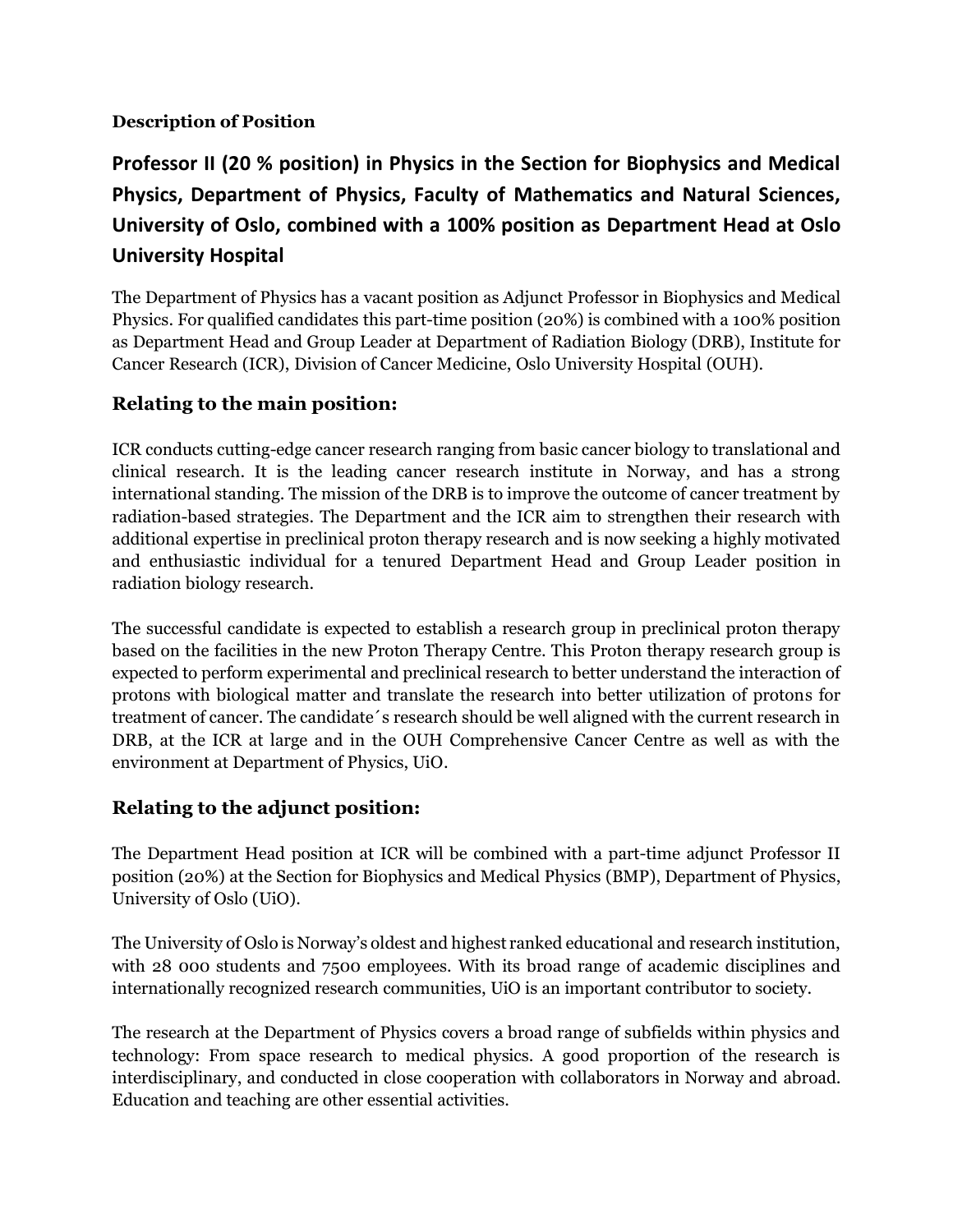The Department of Physics offer a broad range of courses and is involved in several study programmes at bachelor's and master's level. Some of the best lecturers in Norway are amongst our employees, and we are proud of our prizewinning teaching and learning environment. The Department has approximately 200 employees, of which 45 are permanent scientific positions. On a yearly basis 20 students complete their Ph.D. and 50 finish their M.Sc. degree.

BMP is one the Sections at the Department of Physics, with a staff of about 15. The research spans from applied experimental research to theoretical and experimental fundamental research with main focus on radiation physics and radiation biology. The experimental facilities at BMP include cell laboratories, hypoxia chambers, an electron paramagnetic resonance (EPR) spectroscopy laboratory, an X-ray facility, and a cell irradiation system for protons at Oslo Cyclotron Laboratory (Department of Physics). BMP educates Medical Physicists in close collaboration with OUH and the Norwegian Radiation and Nuclear Safety Authority (Direktoratet for Strålevern og Atomsikkerhet, DSA).

The main position and the part time position are combined. It is a requisition that the position holder attends to both positions. If the main position is left, the part time position must also be vacated. If the holder is granted leave from the main position, the decision of whether the part time position can be held will be evaluated by the Head of Institute.

The Professor appointed will lead and initiate research, supervise researchers, participate in teaching students and research fellows and undertake duties in connection with examinations, as well as undertaking administrative tasks as required. The person appointed is expected to participate in assessment committees for PhD theses, assessment committees regarding appointments and competence promotions, and to take the role as acting dean in disputations.

Applicants, who at the time of appointment cannot provide documentary evidence of basic teaching competence, must acquire such competence in the course of a period of three years. Rules for the assessment and weighting of pedagogical competence for appointments to permanent academic posts which include teaching duties: [https://www.uio.no/english/about/regulations/personnel/academic/rules-basic-pedagogical](https://www.uio.no/english/about/regulations/personnel/academic/rules-basic-pedagogical-competence.html)[competence.html](https://www.uio.no/english/about/regulations/personnel/academic/rules-basic-pedagogical-competence.html)

The top candidates will be invited to present their research in a talk and interview, and are asked to provide a more detailed research plan as well as names of references. An International Search Committee will evaluate the scientific profile of the candidates. The candidate may be nominated in Q4 of 2022 with an anticipated starting date Q1 2023.

The University of Oslo wishes to appoint more women to permanent academic positions. The University of Oslo also wishes to appoint more people from ethnic minorities to permanent academic positions. Women and minorities are encouraged to apply.

The University of Oslo has an intellectual property agreement that applies to all employees, with the aim of securing rights to research results.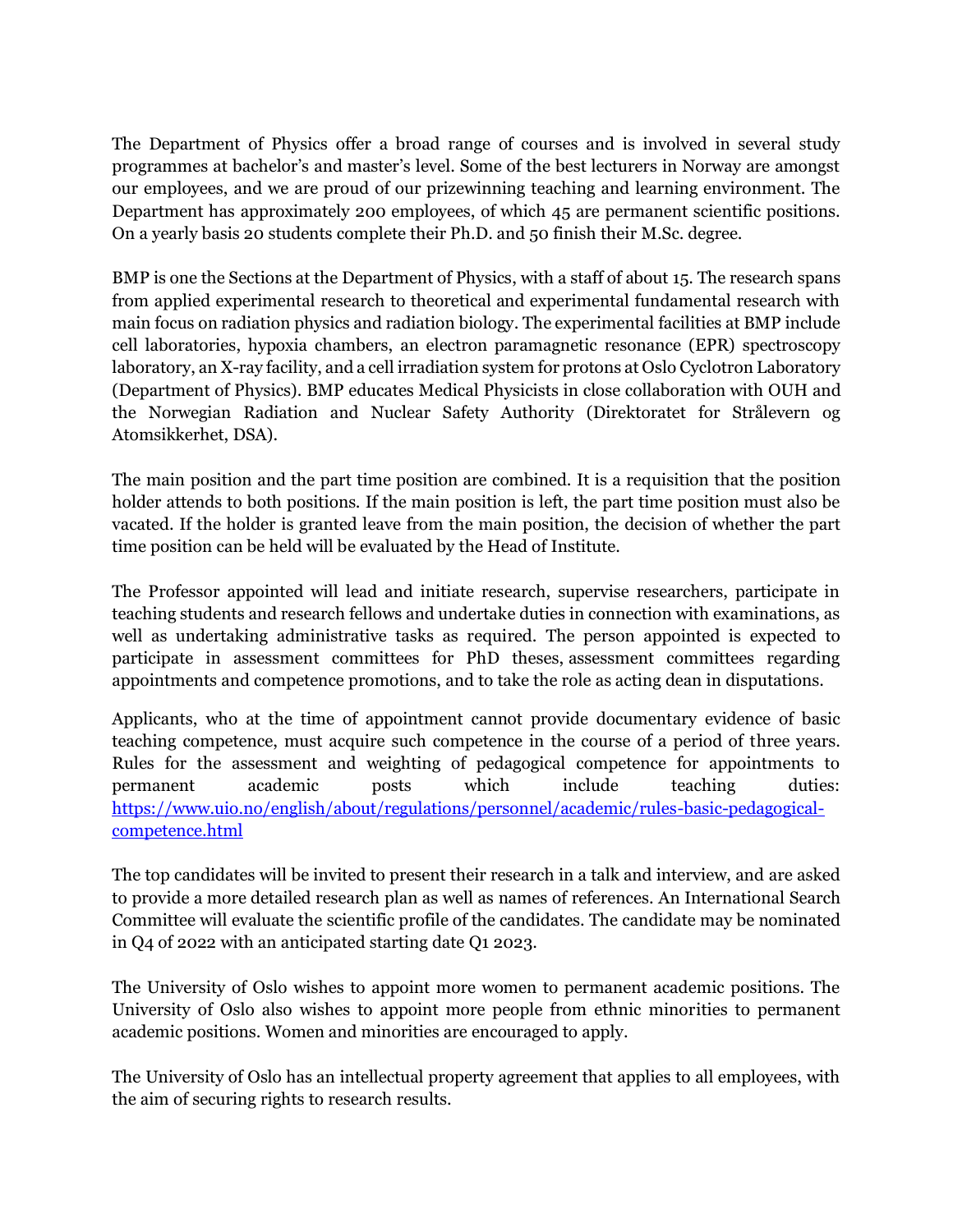### **Qualifications in the adjunct position:**

An excellent and enthusiastic scientist is sought to be part of one of Europe's most active radiation biology departments.

The candidate should hold a PhD in physics or a related discipline and have strong expertise in experimental and translational radiotherapy. Experience with research on ionizing radiation and proton therapy research is preferred. The candidate should have a track record in cancer research. Applicants must have an excellent publication record and documented ability to secure substantial research funding, including international funding.

Contribution to excellence in research will correspond in quantity and quality to the position applied for, with documented evidence of high-level competence, obtained results and an independent standing with high international visibility. The appointed candidate will initiate, identify sources of funding, develop and manage an independent scientific programme, within the broader area of radiation biology and specifically in preclinical proton therapy research, usually and desirably in collaboration with other colleagues of ICR and Dept. of Physics, in Norway and internationally. The candidate should present a clear future research strategy, preferably including plans for utilizing the pre-clinical infrastructure at the new proton therapy center at OUH. She/he will contribute to the strategic research leadership of ICR. In her/his professor position, which corresponds on average to one day a week, the candidate will do research, teach, advise other researchers and supervise students. The role holder must be an excellent teacher who motivates students and colleagues and leads them pedagogically through relevant biomedical themes with relation to radiation biology and biophysics and medical physics. As an adviser, she/he will be able to recommend state-of-the-art approaches and tools to scientists in the field who require support. Collaboration within and outside OUH and UiO are expected, to complete and advance research projects, including developing new contacts and collaborations with leading research groups and participating and developing international networks.

The basis of assessment of the applicants by the evaluation committee will include their scientific, professional, advising, supervising and teaching qualifications, together with their qualifications in management and administration. As part of the ranking of qualified applicants, particular weight will be attached to qualifications that are central to this announcement and job description. Recent qualifications will carry more weight than older qualifications. Originality and innovation will be given priority before volume, and recent publications will be weighted higher than older. In the final review and recommendation, emphasis will be laid on skills related to the job description, the evaluation done by the assessment committee, evaluation of personal suitability for the position based on interviews and references obtained, ability to disseminate scientific knowledge, plans for further research and ambitions for his/her role in OUH and UiO.

Reference is also given to "" Rules for appointment to Professor and Associate Professor positions at UiO": [https://www.uio.no/english/about/regulations/personnel/academic/rules](https://www.uio.no/english/about/regulations/personnel/academic/rules-appointment-professor.html)[appointment-professor.html](https://www.uio.no/english/about/regulations/personnel/academic/rules-appointment-professor.html)